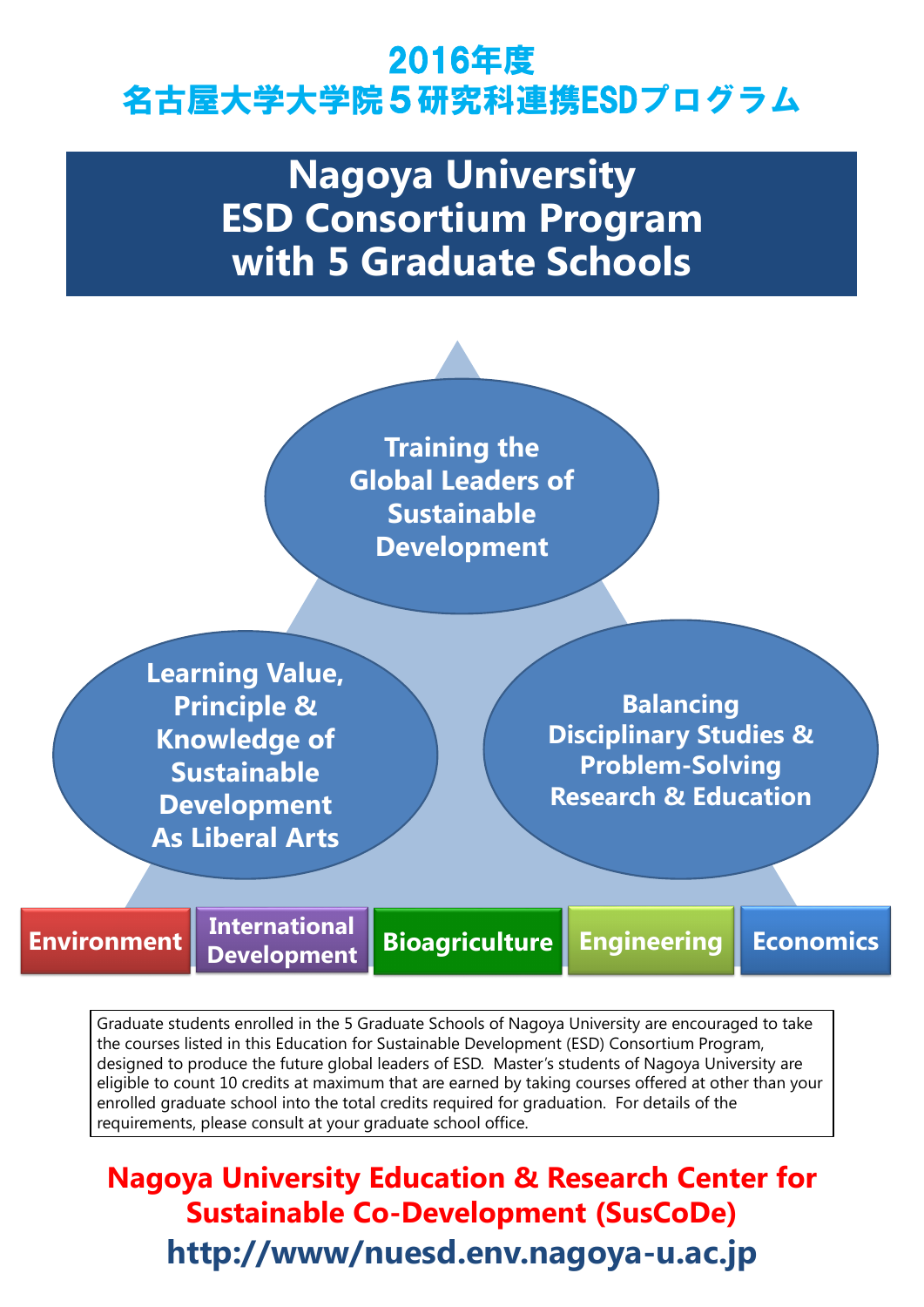### **2016 Course Lists of 5 Graduate Schools**

#### Graduate School of Environmental Studies (GSES) Syllabus: http://www.env.nagoya-u.ac.jp/english/students/index.html#students\_07

| <b>Course Title</b>                                                                                 | Format  | <b>Class</b>   | <b>Semester</b>                      | Credit         | Room                                  | <b>Instructors</b>                                                                                                                                                                                                               | Day        | Period         |
|-----------------------------------------------------------------------------------------------------|---------|----------------|--------------------------------------|----------------|---------------------------------------|----------------------------------------------------------------------------------------------------------------------------------------------------------------------------------------------------------------------------------|------------|----------------|
| Frontiers of Environmental Studies 1                                                                | Lecture | $M_1, 2$       | Fall (1 & 2<br>in alternate<br>year) | $\overline{2}$ | Lecture Room<br>2/GSES                | Prof. Masato Shinoda (Lead)                                                                                                                                                                                                      | Wed        | 4              |
| Field Seminar on Environmental Studies                                                              | Seminar | $M_1, 2$       | Spring                               | $\overline{2}$ | Lecture Room<br>1/GSES                | Prof. Yasushi Yamaguchi (Lead)                                                                                                                                                                                                   | Wed        | 5.             |
| Eco-Business Innovation                                                                             | Lecture | $M_1, 2$       | Fall                                 | $\overline{2}$ | Lecture Room<br>1/GSES                | Prof. Kimiaki Yasuda, et al.                                                                                                                                                                                                     | Fri        | 3              |
| Social-Ecological Systems                                                                           | Lecture | $M_1, 2$       | Fall                                 | $\overline{2}$ | Lecture Room<br>1/GSES                | Prof. Yoshihiro Natsuhara                                                                                                                                                                                                        | Wed        | $\overline{2}$ |
| Introduction for Sustainable Development                                                            | Lecture | $M_1, 2$       | Spring                               | $\overline{2}$ | Lecture Room<br>3/GSES                | Prof. Tsuneo Takeuchi, Prof. Masao Takano, et al.                                                                                                                                                                                | Wed        | 3              |
| Sustainability and Environmental Studies                                                            | Lecture | $M_1, 2$       | Fall                                 | $\overline{2}$ | Lecture Room<br>2/GSES                | Prof. Hiroki Tanikawa, Prof. Takayuki Morikawa                                                                                                                                                                                   | Fri        | 2 <sup>1</sup> |
| Studies on Water Environment                                                                        | Lecture | $M_1, 2$       | Spring                               | $\overline{2}$ | Lecture Room<br>3/GSES                | Assoc. Prof. Noriyuki Kawamura (Lead)                                                                                                                                                                                            | Wed        | $\overline{2}$ |
| Environmental Studies on Natural Resources and<br>Energy                                            | Lecture | $M_1, 2$       | Spring                               | $\overline{2}$ | Lecture Room<br>2/GSES                | Prof. Masao Takano                                                                                                                                                                                                               | Thu        | $\overline{2}$ |
| Practical Seminar on Developing Sustainable<br><b>Local Communities</b>                             | Seminar | $M_1, 2$       | Year-<br>Round                       | $\overline{4}$ | Lecture Room<br>3/GSES                | Prof. Masao Takano                                                                                                                                                                                                               | Mon        | 3              |
| Science and Technology for Disaster Mitigation<br>1A: Understanding Natural Hazard                  | Lecture | $M_1, 2$       | Spring                               | $\overline{2}$ | Lecture Room<br>3/GSES                | Prof. Yasuhiro Suzuki, Prof. Muneyoshi Furumoto, Prof.<br>Koushun Yamaoka, Prof. Jun Tobita, Prof. Toshihiro<br>Noda, Prof. Norimi Mizutani, Designated Prof. Masafumi<br>Mori, Assoc. Prof. Kazuaki Hori, Assoc. Prof. Yu Hiroi | Fri        | 2              |
| Science and Technology for Disaster Mitigation<br>1B: Social Science Approaches                     | Lecture | $M_1, 2$       | Fall                                 | $\overline{2}$ | Lecture Room<br>2/GSES                | Prof. Makoto Takahashi, Prof. Yoshihiko Kuroda, Prof.<br>Shigeyoshi Tanaka, Assoc. Prof. Kenji Muroi                                                                                                                             | Wed        |                |
| Science and Technology for Disaster Mitigation<br>2: Methodology for Disaster Mitigation            | Lecture | $M_1, 2$       | Fall                                 |                | Gensai Hall/<br>Research Center       | Disaster Mitigation   Assoc. Prof. Takuya Nagae, Prof. Nobuo Fukuwa                                                                                                                                                              | Thu        |                |
| Science and Technology for Disaster Mitigation<br>3A: Practical Actions for Disaster Mitigation (1) | Lecture | $M_1, 2$       | Spring                               | $\mathbf{1}$   | Gensai Hall (TBD)/<br>Research Center | Disaster Mitigation   Prof. Jun Tobita                                                                                                                                                                                           | <b>TBD</b> | <b>TBD</b>     |
| Science and Technology for Disaster Mitigation<br>3B: Practical Actions for Disaster Mitigation (2) | Lecture | $M_1, 2$       | Fall                                 | $\mathbf 1$    | Gensai Hall (TBD)/<br>Research Center | Disaster Mitigation   Prof. Jun Tobita                                                                                                                                                                                           | <b>TBD</b> | <b>TBD</b>     |
| Low Carbon Cities Studies                                                                           | Lecture | M <sub>1</sub> | Spring                               | $\overline{2}$ | Lecture Room<br>2/GSES                | Prof. Hiroki Tanikawa, Visiting Prof. Heinz Schandl,<br>Visiting Prof. Tsyuyoshi Fujita, Visiting Prof. Minoru Fujii                                                                                                             | Wed        | $\overline{2}$ |
| Climate Change Policies                                                                             | Lecture | M1, 2          | N/A                                  | $\overline{2}$ |                                       |                                                                                                                                                                                                                                  |            |                |
| Water and Waste Management Policies                                                                 | Lecture | M <sub>1</sub> | Spring                               | $\overline{2}$ | Lecture Room<br>1/GSES                | Designated Prof. Victor Muhandiki                                                                                                                                                                                                | Wed        |                |
| Theory of Environmental Resources<br>Management                                                     | Lecture | $M_1, 2$       | N/A                                  | $\overline{2}$ |                                       |                                                                                                                                                                                                                                  |            |                |
| <b>Environmental Urban Systems</b>                                                                  | Lecture | $M_1, 2$       | N/A                                  | $\overline{2}$ |                                       |                                                                                                                                                                                                                                  |            |                |
| English Communication in Environmental Issues                                                       | Lecture | $M_1, 2$       | Spring                               | $\overline{2}$ | Lecture Room<br>2/GSES                | Designated Prof. Victor Muhandiki                                                                                                                                                                                                | Tue        | 5              |
| Special Lecture on Environmental Studies<br>(English language) 1                                    | Lecture | $M_1, 2$       | <b>TBD</b>                           | 1              |                                       | Academic Affairs Committee                                                                                                                                                                                                       | <b>TBD</b> |                |
| Special Lecture on Environmental Studies<br>(English language) 2                                    | Lecture | $M_1, 2$       | <b>TBD</b>                           | 1              |                                       | Academic Affairs Committee                                                                                                                                                                                                       | <b>TBD</b> |                |
| Introduction to Earth and Planetary Sciences                                                        | Lecture | $M_1, 2$       | Fall                                 | $\overline{2}$ | Lecture Room<br>1/GSES                | Prof. Shinichi Shirono, Assoc. Prof. Hiroaki Katsuragi,<br>Assoc. Prof. Yasuhiro Hirahara, Assoc. Prof. Itsuki<br>Sudo, Assoc. Prof. Kouichi Mimura, Assoc. Prof. Chihiro<br>Hashimoto                                           | Tue        |                |
| Global and Urban Warmings                                                                           | Lecture | $M_1, 2$       | Spring                               | $\overline{2}$ | Lecture Room<br>1/GSES                | Prof. Kenji Kai, Prof. Masato Shinoda, Assoc. Prof.<br>Kazuo Osada, Assoc. Prof. Kouji Fujita, et al.                                                                                                                            | Tue        |                |
| Housing and Environment                                                                             | Lecture | $M_1, 2$       | Fall                                 | $\overline{2}$ | Lecture Room<br>3/GSES                | Assoc. Prof. Teruyuki Saito, Prof. Satoru Kuno, Prof.<br>Atsushi Katagi, Assoc. Prof. Kazuhisa Tsunekawa, Prof.<br>Masaomi Teshigawara, Assoc. Prof. Tadatoshi Furukawa                                                          | Tue        |                |
| Environmental Policies and Strategies                                                               | Lecture | $M_1, 2$       | Spring                               | $\overline{2}$ | Lecture Room<br>2/GSES                | Prof. Tsuneo Takeuchi                                                                                                                                                                                                            | Tue        | 3              |
| Environmental Law                                                                                   | Lecture | $M_1, 2$       | Fall                                 | $\overline{2}$ | Lecture Room<br>C445/Info-Sci.        | Assoc. Prof. Yoshihiro Akabuchi                                                                                                                                                                                                  | Tue        | 4              |
| <b>Classes and Research Instruction in Basic</b><br><b>Environmental Studies I</b>                  | Seminar | $D_1, 2$       | <b>TBD</b>                           | $\overline{2}$ |                                       | Prof. Tsuneo Takeuchi, Prof. Masao Takano, Prof.<br>Seiichiro Watanabe, Designated Assoc. Prof. Noriko<br>Sugiyama, et al.                                                                                                       | <b>TBD</b> | <b>TBD</b>     |
| Classes and Research Instruction in Basic<br><b>Environmental Studies II</b>                        | Seminar | D <sub>2</sub> | <b>TBD</b>                           | $\overline{2}$ |                                       | Prof. Tsuneo Takeuchi, Prof. Masao Takano, Prof.<br>Seiichiro Watanabe, Designated Assoc. Prof. Noriko<br>Sugiyama, et al.                                                                                                       | <b>TBD</b> | <b>TBD</b>     |
| On-site Research Training in Clinical<br><b>Environmental Studies I</b>                             | Field   | $D_1, 2$       | <b>TBD</b>                           | $\overline{2}$ |                                       | Assoc. Prof. Hirokazu Kato, Assoc. Prof. Yasuhiro<br>Hirano, Assoc. Prof. Noriyuki Kawamura, Prof. Masao<br>Takano, Designated Assoc. Prof. Noriko Sugiyama                                                                      | <b>TBD</b> | <b>TBD</b>     |
| On-site Research Training in Clinical<br><b>Environmental Studies II</b>                            | Field   | D <sub>2</sub> | <b>TBD</b>                           | $\overline{2}$ |                                       | Assoc. Prof. Hirokazu Kato, Assoc. Prof. Yasuhiro<br>Hirano, Assoc. Prof. Noriyuki Kawamura, Prof. Masao<br>Takano, Designated Assoc. Prof. Noriko Sugiyama                                                                      | <b>TBD</b> | <b>TBD</b>     |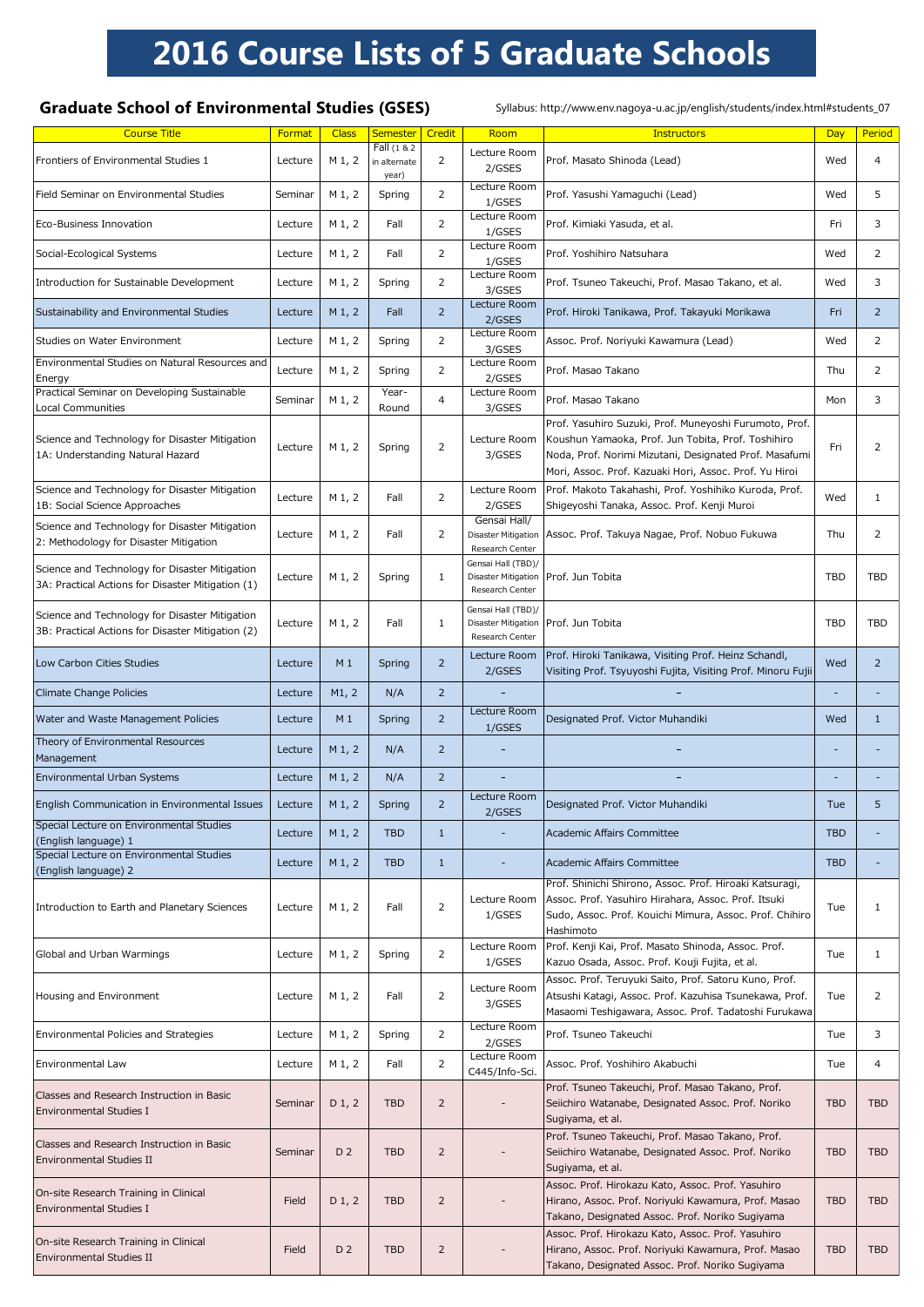| <b>Course Title</b>                                     | Format  | <b>Class</b> | <b>Semester</b> | Credit         | Room                   | <b>Instructors</b>                                                                                                                                                                                                                         | <b>Day</b> | Period     |
|---------------------------------------------------------|---------|--------------|-----------------|----------------|------------------------|--------------------------------------------------------------------------------------------------------------------------------------------------------------------------------------------------------------------------------------------|------------|------------|
| Principles of Bioagricultural Sciences I                | Lecture | M1,2         | Spring          | $\overline{2}$ | Lecture Room<br>7/GSBS | Faculty Members of GSBS Dept. Biosphere Resources<br>Science                                                                                                                                                                               | Thu        |            |
| <b>Basics of Bioagricultural Sciences</b>               | Lecture | M1,2         | <b>TBD</b>      |                | <b>TBD</b>             | Lecturer Naoko Inoue                                                                                                                                                                                                                       | <b>TBD</b> | <b>TBD</b> |
| Basics of Bioresource Cycling System Science            | Lecture | M1,2         | Spring          |                | Lecture Room<br>6/GSBS | Prof. Akira Yamauchi, Prof. Akira Watanabe, Assoc.<br>Prof. Takanori Imai, Asst. Prof. Shiro Mitsuya                                                                                                                                       | Fri        | 3          |
| Basics of Plant Production and Ecology                  | Lecture | M1,2         | Spring          |                | Lecture Room<br>6/GSBS | Prof. Motohiko Kondo, Assoc. Prof. Katsuya Yano, Prof.<br>Mitsutaka Taniguchi, Prof. Chisato Takenaka, Assoc.<br>Prof. Kazukiyo Yamamoto, Prof. Nobuhiro Tomaru,<br>Assoc. Prof. Michiko Nakagawa                                          | Fri        |            |
| Basics of Regional Bioresources Management              | Lecture | M1,2         | Spring          |                | 438                    | Prof. Takeshi Ota                                                                                                                                                                                                                          | Thu        | 3          |
| <b>Basics of Biomaterial Sciences</b>                   | Lecture | M1,2         | Spring          |                | 470                    | Prof. Yasutoshi Sasaki, Prof. Satoru Tsuchikawa, Prof.<br>Hiroyuki Yamamoto, Assoc. Prof. Hideyuki Yokochi,<br>Prof. Kazuhiko Fukushima, Assoc. Masato Yoshida,<br>Prof. Assoc. Prof. Yasuyuki Matsushita, Assoc. Prof.<br>Mariko Yamazaki | Wed        | 3.         |
| International Cooperation in Agricultural<br>Sciences I | Lecture | M1,2         | Intensive       | $\overline{2}$ | <b>TBD</b>             | Assoc. Prof. Kasumi Ito, Assoc. Prof. Yoshiaki Inukai                                                                                                                                                                                      |            |            |

#### Graduate School of Engineering (ENGG) Syllabus: http://syllabus.engg.nagoya-u.ac.jp/syllabus/index.html?gcf=hcoJwpNbDq4%3D

| Course Title                                         | <mark>Forma</mark> . |         | Semester   Credit | Room         | Instructors      | Day |            |
|------------------------------------------------------|----------------------|---------|-------------------|--------------|------------------|-----|------------|
| Theme Workshop (Resource $\cdot$ Environment $\cdot$ | Seminar              | $M1-D3$ | Year-             | Seminar Room | Prof. Jinjun Xue | TBD | <b>TDD</b> |
| Economic Growth)                                     |                      |         | Round             | 18/SOEC      |                  |     |            |

| Lectures in English                                                                                                                 |
|-------------------------------------------------------------------------------------------------------------------------------------|
| Lectures in Japanese with English interpretation or in English only (depends on the number of international students in the class). |

#### Graduate School of International Development (GSID) Syllabus: http://syllabus3.gsid.nagoya-u.ac.jp/Syllabuses/index/sort:year/direction:asc?lang=en

| <b>Course Title</b>                                                                                 | Format  | <b>Class</b> | Semester  | Credit         | Room                             | Instructors                                                                           | Day                      | Period         |
|-----------------------------------------------------------------------------------------------------|---------|--------------|-----------|----------------|----------------------------------|---------------------------------------------------------------------------------------|--------------------------|----------------|
| Introduction to International Development                                                           | Lecture | $M_1, 2$     | Spring    | $\overline{2}$ | Auditorium                       | GSID Faculty Members (Lead: Prof. Tetsuo Umemura &<br>Assoc. Prof. Wataru Kusaka)     | Wed                      | 3              |
| Japan's Development Experience                                                                      | Lecture | $M_1, 2$     | Fall      | $\overline{2}$ | Auditorium                       | GSID Faculty Members (Lead: Prof. Takiyoshi Yonezawa<br>& Assoc. Prof. Wataru Kusaka) | Wed                      | 3              |
| Development Cooperation                                                                             | Lecture | $M_1, 2$     | Intensive | $\overline{2}$ | <b>TBD</b>                       | Adjunct Prof. Masakazu Someya                                                         | <b>TBD</b>               | <b>TBD</b>     |
| Development Assistance                                                                              | Lecture | $M_1, 2$     | Intensive | $\overline{2}$ | <b>TBD</b>                       | Visiting Prof. Masafumi Nagaishi, et al.                                              | <b>TBD</b>               | <b>TBD</b>     |
| International Understanding and Community                                                           | Lecture | $M_1, 2$     | N/A       | 2              |                                  |                                                                                       |                          |                |
| Theory on Non-Governmental Organizations                                                            | Lecture | $M_1, 2$     | N/A       | $\overline{2}$ |                                  |                                                                                       |                          |                |
| Development Economics                                                                               | Lecture | $M_1, 2$     | Spring    | $\overline{2}$ | Lecture Room<br>3/GSID           | Prof. Shigeru Otsubo                                                                  | Tue                      | 2              |
| Law and Development Studies                                                                         | Lecture | $M_1, 2$     | Spring    | $\overline{2}$ | Seminar Room<br>9/GSID           | Assoc. Prof. Yuzuru Shimada                                                           | Thu                      | $\overline{2}$ |
| Development Politics (Governance) I                                                                 | Lecture | $M_1, 2$     | Spring    | $\overline{2}$ | Lecture Room<br>1/GSID           | Assoc. Prof. Wataru Kusaka                                                            | Thu                      | $\overline{2}$ |
| Development Politics (Governance) II                                                                | Lecture | $M_1, 2$     | Fall      | $\overline{2}$ | Seminar Room<br>3/GSID           | Assoc. Prof. Isamu Okada                                                              | Fri                      | $\overline{2}$ |
| Peacebuilding                                                                                       | Lecture | $M_1, 2$     | Spring    | $\overline{2}$ | Seminar Room<br>8/GSID           | Assoc. Prof. Yukiko Nishikawa                                                         | Mon                      | $\overline{2}$ |
| Development Sociology                                                                               | Lecture | $M_1, 2$     | Spring    | $\overline{2}$ | Seminar Room<br>7/GSID           | Prof. Sanae Ito                                                                       | Mon                      | 5              |
| Analytical Theory of Cross-Cultural Correlation                                                     | Lecture | $M_1, 2$     | N/A       | $\overline{2}$ |                                  |                                                                                       | $\overline{\phantom{a}}$ |                |
| Theory of Asian Cultural Interchange                                                                | Lecture | $M_1, 2$     | Fall      | $\overline{2}$ | Seminar Room<br>3/GSID           | Prof. Tatsuhiko Sakurai                                                               | Thu                      | 4              |
| Immigration and Settlement                                                                          | Lecture | $M_1, 2$     | Spring    | $\overline{2}$ | Seminar Room<br>9/GSID           | Assoc. Prof. Igor Saveliev                                                            | Wed                      |                |
| <b>Cultures and Identities</b>                                                                      | Lecture | $M_1, 2$     | Fall      | $\overline{2}$ | Seminar Room<br>5/GSID           | Assoc. Prof. Ayako Uchida                                                             | Tue                      | 5              |
| International Environmental Cooperation                                                             | Lecture | $M_1, 2$     | Spring    | $\overline{2}$ | Lecture Room<br>4/Info-Sci.Bldg. | Prof. Yukari Takamura (GSES)                                                          | Wed                      | 2              |
| International Environmental Cooperation                                                             | Lecture | $M_1, 2$     | N/A       | 2              |                                  |                                                                                       |                          |                |
| Lecture on Economic Development Policy and<br>Management I (Sustainable<br>Tourism and Development) | Lecture | $M_1, 2$     | Fall      | $\overline{2}$ | Seminar Room<br>9/GSID           | Prof. Tetsuo Umemura                                                                  | Thu                      | $\overline{2}$ |

#### Graduate School of Bioagricultural Studies (GSBS) Syllabus: http://www.agr.nagoya-u.ac.jp/index-e.html

| <b>Course Title</b>                           | Format  | <b>Class</b>   | Semester Credit | Room                     | <b>Instructors</b>                      | Day | Period         |
|-----------------------------------------------|---------|----------------|-----------------|--------------------------|-----------------------------------------|-----|----------------|
| Civil Engineering and Policies for Developing |         | M <sub>2</sub> | Fall            | 911/ENGG                 | Civil Engineering Dept. Faculty Members | Wed | 5, 6           |
| Countries II                                  | Lecture |                |                 | Bldg. 9                  |                                         |     |                |
| Advanced Theory of River Basin Management     | Lecture | M1             | Spring          | Seminar Room             | Assoc. Prof. Yuji Toda                  | īue | 3 <sub>1</sub> |
|                                               |         |                |                 | 2/ENGG Bldg. 9           |                                         |     |                |
| Conservation and Ecotoxicology of Soil and    | Lecture | M1             | Spring          | Seminar Room             | Prof. Arata Katayama                    | Thu | 3, 4           |
| Water                                         |         |                |                 | 2/ENGG Bldg. 9           |                                         |     |                |
| Civil Engineering and Policies for Developing |         | M1             | N/A             |                          |                                         |     |                |
| Countries I                                   | Lecture |                |                 | $\overline{\phantom{a}}$ | $\overline{\phantom{0}}$                |     |                |

#### Graduate School of Economics (SOEC) Syllabus: http://www.soec.nagoya-u.ac.jp/index\_e.html